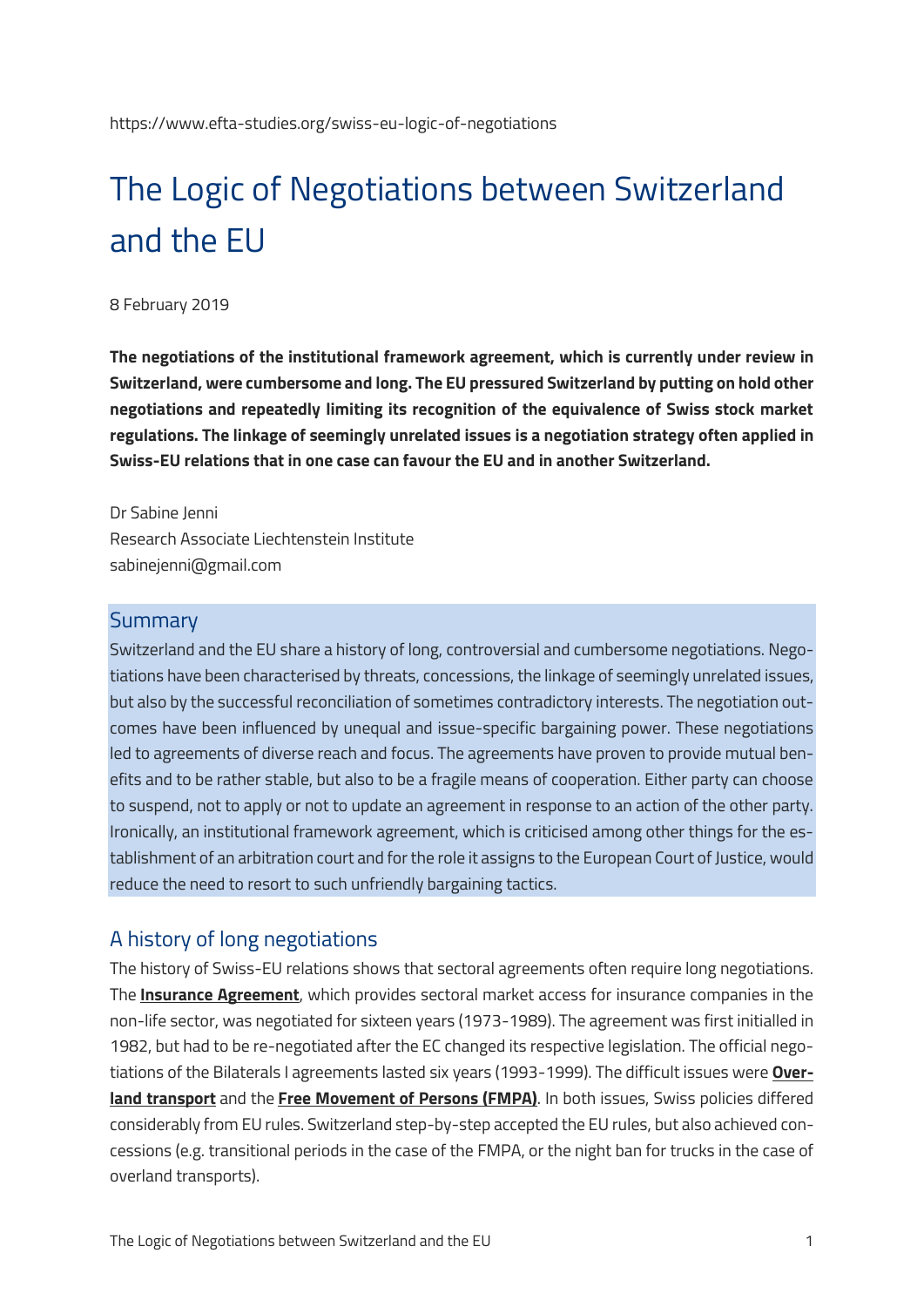The negotiations on the Bilaterals II package lasted four years (2001-2004). The hardest bargain concerned the extension of the taxation of savings directive to Switzerland, because Switzerland's financial sector regulations diverged from the then new EU taxation of savings directives. Two years also seem to be the minimum for more recent negotiations (e.g. the **[Framework for Cooperation](https://www.eda.admin.ch/dea/en/home/bilaterale-abkommen/ueberblick/bilaterale-abkommen-nach-2004/zusammenarbeit-eva.html)  [with the European Defence Agency \(EDA\)](https://www.eda.admin.ch/dea/en/home/bilaterale-abkommen/ueberblick/bilaterale-abkommen-nach-2004/zusammenarbeit-eva.html)** 2009-2013;**[Cooperation between competition author](https://www.eda.admin.ch/dea/en/home/bilaterale-abkommen/ueberblick/bilaterale-abkommen-nach-2004/wettbewerb.html)[ities](https://www.eda.admin.ch/dea/en/home/bilaterale-abkommen/ueberblick/bilaterale-abkommen-nach-2004/wettbewerb.html)** 2011–2013). The institutional framework agreement, the draft of which is currently under scrutiny in Switzerland, was negotiated in four years between 2014 and 2018. Not concluded negotiations concern, among others, **[Switzerland's participation in the EU's electricity market](https://www.eda.admin.ch/dea/en/home/verhandlungen-offene-themen/verhandlungen/strom-energie.html)** (negotiations since 2007).

### Diverging views on the role of EU legislation

Often, negotiations last so long because Switzerland and the EU disagree about the closeness of an agreement to EU legislation. If, in addition, Switzerland has a different regulatory tradition, this often requires policy changes in Switzerland. For example, EU legislation plays an important role in the agreements on **[civil aviation](https://www.eda.admin.ch/dea/en/home/bilaterale-abkommen/ueberblick/bilaterale-abkommen-1/luftverkehr.html)**, **[overland transport](https://www.eda.admin.ch/dea/en/home/bilaterale-abkommen/ueberblick/bilaterale-abkommen-1/landverkehr.html)**, the **[free movement of persons](https://www.eda.admin.ch/dea/en/home/bilaterale-abkommen/ueberblick/bilaterale-abkommen-1/personenfreizuegigkeit.html)** (Bilaterals I), taxation of savings (now **[automatic exchange of information](https://www.eda.admin.ch/dea/en/home/bilaterale-abkommen/ueberblick/bilaterale-abkommen-2/zinsbesteuerung.html)**), border control (**[Schengen](https://www.eda.admin.ch/dea/en/home/bilaterale-abkommen/ueberblick/bilaterale-abkommen-2/schengen.html)**), asylum (**[Dublin](https://www.eda.admin.ch/dea/en/home/bilaterale-abkommen/ueberblick/bilaterale-abkommen-2/schengen.html)**, all Bilaterals II) and **[customs security](https://www.eda.admin.ch/dea/en/home/bilaterale-abkommen/ueberblick/bilaterale-abkommen-bis-1999/zollerleichterungen-zollsicherheit.html)**.

When the Federal Council introduced the autonomous adaptation policy in 1988 ('Autonomer Nachvollzug' in German), it already expected that an utmost compatibility of Switzerland's domestic legislation with EU law would be a precondition for successful negotiations with the EU on any form of further integration, be it accession to the EU, the EEA or sectoral agreements

The Swiss government already in 1988 expected that an utmost compatibility of Switzerland's domestic legislation with EU law would be a precondition for successful negotiations with the EU on any form of further integration, be it accession to the EU, the EEA, or sectoral agreements (see **[here](https://www.amtsdruckschriften.bar.admin.ch/viewOrigDoc.do?id=10052538)** and **[here](https://www.amtsdruckschriften.bar.admin.ch/viewOrigDoc.do?id=10050830)**). In this year, the Swiss government introduced the so-called 'autonomous adaptation policy' ('Autonomer Nachvollzug'). Since then, Swiss legislation relevant for the Single Market has largely been harmonised with the respective EU rules.

Often, such harmonisation took place during negotiations with the EU. During the Bilaterals I negotiations, for example, Switzerland adapted its regulations on vehicle weight and length to EU standards step by step during the negotiations. With these measures, the Swiss government and parliament showed their commitment to achieving an agreement on overland transport. This was especially necessary because in 1994, a popular initiative known as the **'[Alpine-initiative](http://www.alpeninitiative.ch/alpine-initiative.html)'**, requiring the transfer of traffic from road to rail, was approved at the polls. The initiative's aim contradicted the EU's request not to limit traffic capacities on transit routes. With its domestic policy changes, the Swiss government could re-start negotiations and achieved some concessions from the EU, like the recognition of the above mentioned charges for heavy vehicles or the night driving ban, a policy aimed at transferring traffic from the road to the rail.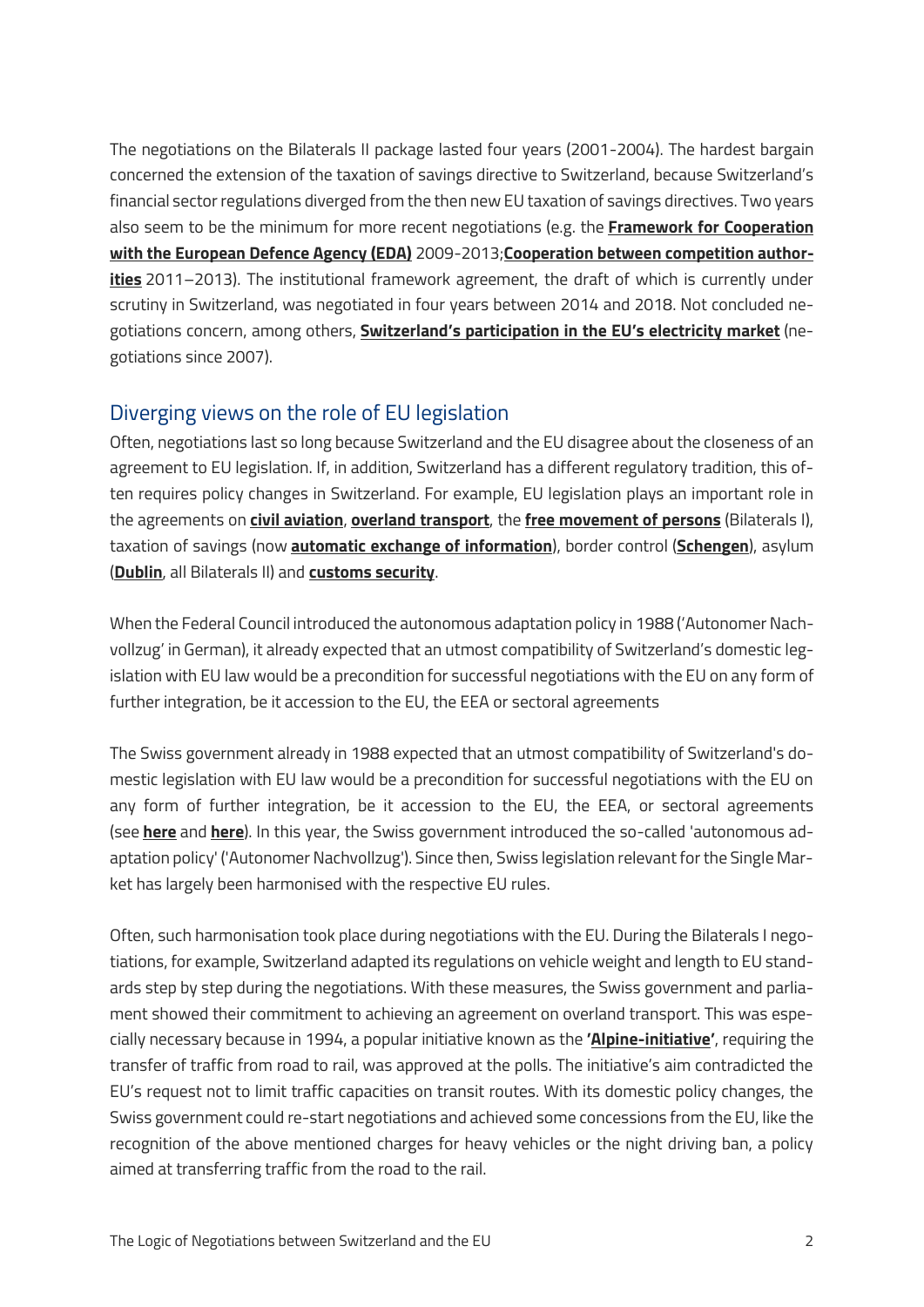In recent years, Switzerland and the EU totally revised two sectoral agreements in order to adapt them to new EU legislation. One example is the **[Customs Security agreement](https://www.eda.admin.ch/dea/en/home/bilaterale-abkommen/ueberblick/bilaterale-abkommen-bis1999/zollerleichterungen-zollsicherheit.html)**. With the revision, Switzerland was able to avoid the risk of being treated as a third state, which would have meant more thorough custom controls at the Swiss-EU borders. The other example is the total revision of the **[taxation of savings agreement](https://www.eda.admin.ch/dea/en/home/bilaterale-abkommen/ueberblick/bilaterale-abkommen-2/zinsbesteuerung.html)** (originally concluded as part of Bilaterals II), in order to incorporate the new **[EU directive on the automatic exchange of information](https://ec.europa.eu/taxation_customs/individuals/personal-taxation/taxation-savings-income/repeal-savings-directive-line-with-international-eu-developments_en)**. In these cases, Switzerland was ready to quickly adapt the agreements to new EU legislation, because of crucial practical advantages and also of international pressure.

A current example, where the transposition of EU law requires Switzerland to change its policy is the new **[EU directive on firearms.](https://eur-lex.europa.eu/legal-content/EN/TXT/?uri=uriserv:OJ.L_.2017.137.01.0022.01.ENG)** Because the directive is part of the Schengen acquis, Switzerland is obliged to incorporate the new directive. Interest groups in Switzerland collected enough signatures to demand a referendum and the Swiss voters will be called to vote on the incorporation of the firearms directive in May 2019.

#### Diverging views on institutional mechanisms

Switzerland and the EU also often disagree about the mechanisms for legal development, interpretation, and dispute settlement related to the sectoral agreements. Up until today, mechanisms for the legal development of agreements were installed in the form of Mixed Committees or dynamic obligations to incorporate future EU legislation. Similarly to the diversity of the agreements with regard to the closeness to EU legislation, the agreements are also diverse with regard to the competences they assign to Mixed Committees and the role of other institutional mechanisms (for a detailed analysis see **[Functioning of Swiss-EU Agreements: Hidden Dynamics and their Reasons](https://www.efta-studies.org/swiss-eu-functioning-of-agreements)**).

The draft institutional agreement currently under review in Switzerland would put an end to these ad hoc solutions for five existing and all future sectoral agreements guaranteeing market access to Switzerland. Switzerland would be obliged to transpose new EU legislation when the EU declares it relevant for the areas covered by the market access agreements. As until now, controversies about interpretation and enforcement would be discussed in the Mixed Committees, but in case they cannot find a solution, an arbitration court can be established. This arbitration court would have to consult the European Court of Justice in cases when the controversy concerns EU legislation.

#### The role of bargaining power

Although in general the EU has more bargaining power thanks to its sheer size, Switzerland's bargaining power can be enhanced by specific interest constellations in the EU, by bargaining strategies, or by domestic politics.

Bargaining power is crucial to explain the outcome of intergovernmental negotiations. According to intergovernmentalist theories of European integration, it is influenced by "the unilateral and coalitional alternatives to agreement, including offers to link issues and threats of exclusion and exit"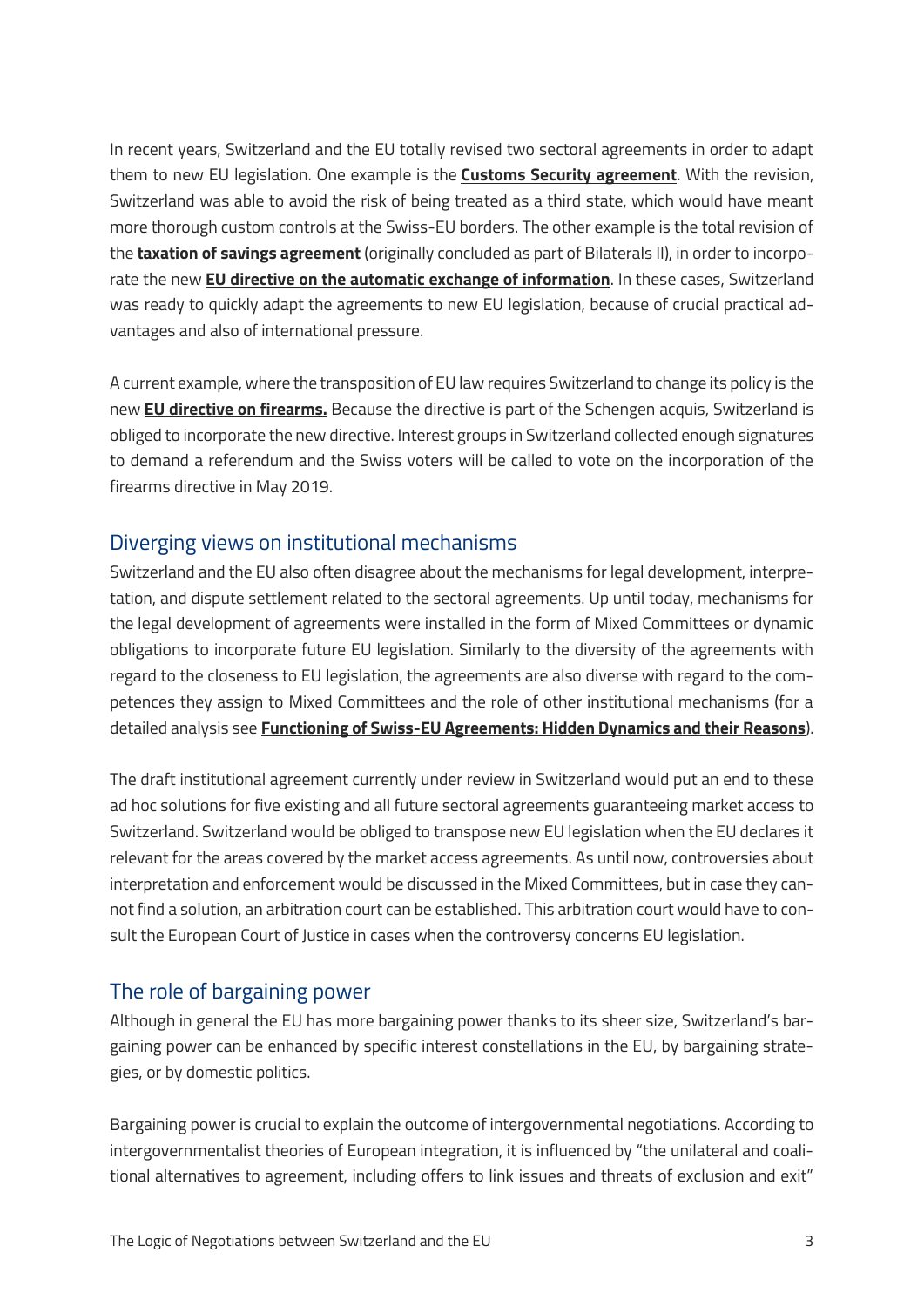(Moravcsik 1995: 612). The situation the negotiation partners are in – the alternatives they have to an agreement with each other – and the strategies they apply – the linkage of issues and threats of exclusion and exit – are crucial to understanding the negotiations between Switzerland and the EU, too.

The available alternatives to an agreement with the EU normally reduce Switzerland's bargaining power. Alternatives to agreement are rare for Switzerland, because, if Swiss interests are best met by European integration, they are best met with a sectoral agreement with the EU. Sometimes, the unilateral **[incorporation of EU rules into Swiss legislation is discussed as an alternative](http://www.nzz.ch/meinung/debatte/warum-der-bilaterale-weg-nicht-am-ende-ist-1.17960285)**. While this can be advantageous for Switzerland in some cases, it falls short of the overall advantages of a sectoral agreement, because the EU usually does not treat such unilateral measures as the extension of its own rules and hence does not grant Swiss actors any rights based on that (for a discussion of the unilateral incorporation of the Cassis de Dijon principle, see EFTA-Studies analysis **[Switzer](https://www.efta-studies.org/swiss-eu-sectoral-acces)[land's sectoral access to](https://www.efta-studies.org/swiss-eu-sectoral-acces) the EU's Single Market).**

#### Issue linkage and threats of exit

The strategies of the linkage of issues and threats of exclusion and exit can be used by Switzerland to enhance its bargaining power. These strategies explain why absolute bargaining power matters less than the issue-specific constellation of interests. Although Switzerland has less absolute bargaining power than the EU in terms of its economic and political weight, it sometimes has bargaining advantages, for example in economic sectors where it is in competition with the EU or with important EU member states.

The most famous example of issue linkage is the **[Bilaterals I package](https://www.eda.admin.ch/dea/en/home/bilaterale-abkommen/ueberblick/bilaterale-abkommen-1.html)**. The EU benefited from the fact that the Swiss government saw no alternatives to market access agreements, while the success of its Single Market did not crucially depend on Switzerland. The EU requested that Switzerland's market access agreements were linked to issues of its own interest, and its threat to exit (or not even enter) negotiations otherwise was credible. The issues of Swiss interest were overland transport and civil aviation, public procurement and technical barriers to trade; the issues of interest for the EU were the free movement of persons and trade in agricultural products.

The issue linkage consisted of parallel negotiations on all issues and the legal linkage of the resulting seven agreements (including an agreement on research). This strong linkage of the issues forced the parties to agree on compromises. If one agreement was not concluded, or if one was rejected at the polls, all others would have become obsolete. This parallelism has a legal quality known as the 'guillotine clause' and is still effective: all seven treaties will be automatically abrogated if one agreement is terminated.

In the negotiations on the **[Bilaterals II package](https://www.eda.admin.ch/dea/en/%20home/bilaterale-abkommen/ueberblick/bilaterale-abkommen-2.html)** the EU approached Switzerland. It wanted Switzerland to participate in its new policies regarding taxation of savings and the fight against fraud. The EU members Austria, Luxembourg and Belgium made Switzerland's participation a condition for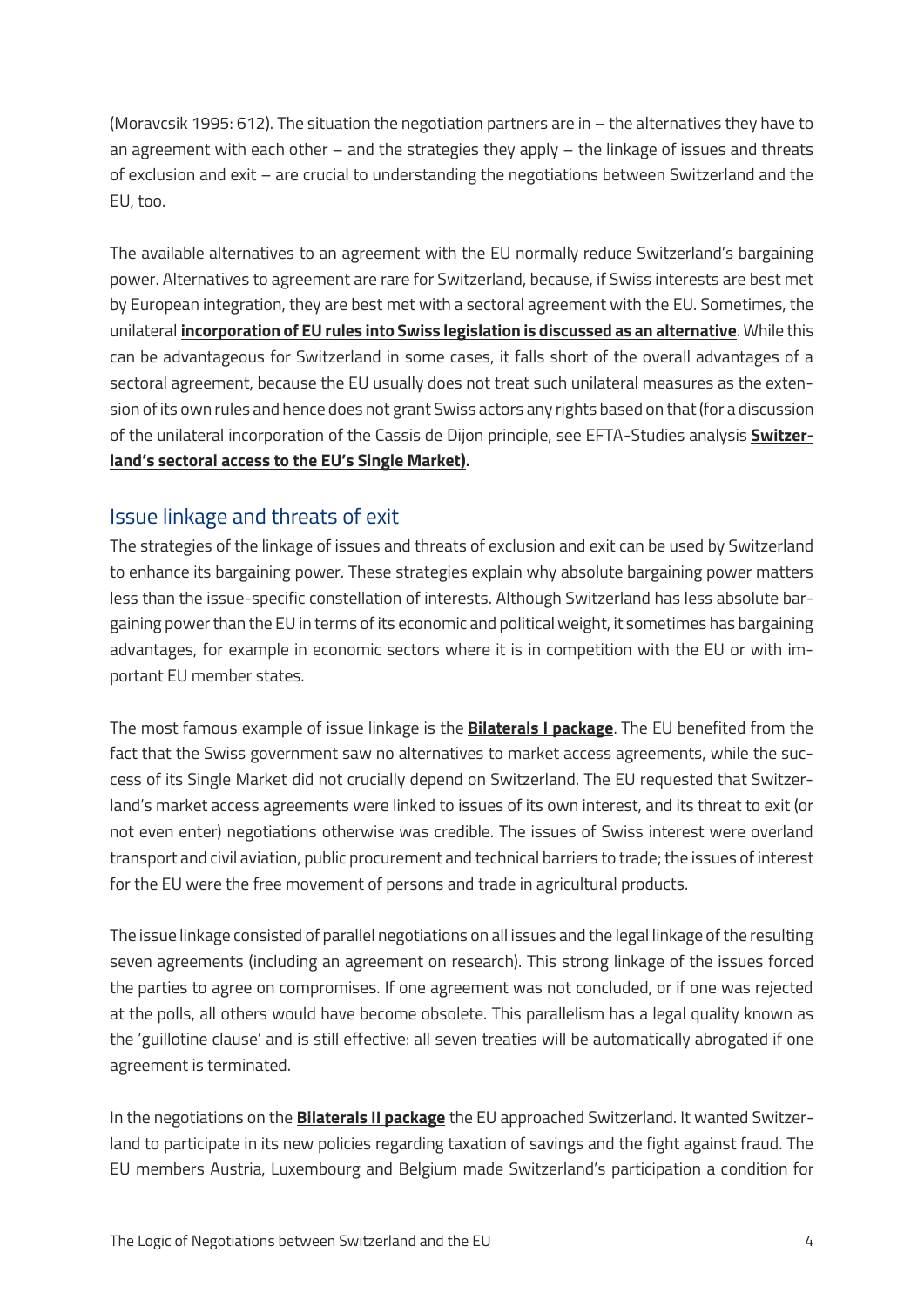their own consent to **[new EU legislation on taxation of savings](https://eur-lex.europa.eu/legal-content/EN/TXT/?qid=1531805555723&%20uri=CELEX:32003L0048)**, because otherwise, their financial sectors would lose competitiveness compared to the Swiss financial sector. The EU thus had no alternative to an agreement with Switzerland and Switzerland could credibly threaten to exit negotiations if its interests were not met. Interestingly, Switzerland accepted the EU rules for the taxation of savings. As a concession, it requested negotiations in another issue area, namely the Schengen and Dublin regimes. Switzerland had pursued the **[goal of becoming associated to the](https://www.eda.admin.ch/dam/dea/de/documents/berichte_botschaften/ap-90_de.pdf)  [Schengen and Dublin regimes since the early 1990s](https://www.eda.admin.ch/dam/dea/de/documents/berichte_botschaften/ap-90_de.pdf)**.

The linkage of the Bilaterals II package concerned only the negotiations. The agreements had to be signed as a package, which again forced Switzerland and the EU to reach compromises on all issues. In contrast to Bilaterals I, however, the treaties entered into force at different time points, and the abrogation of one treaty has no effect on the other treaties. The exception are the Schengen and Dublin Association Agreements, which are legally linked and entered into force at the same time.

In recent years, it has once again been the EU rather than Switzerland that has used the linkage of issues to its advantage. For example, it linked the electricity agreement and the agreement on agricultural and health issues to an agreement on an institutional framework for (some of) the sectoral agreements. Switzerland in the long term has no alternative to agreements for access to the EU's Single Market, as two-thirds of its exports go to the EU. Sooner or later, it must accept an institutional framework. But in the short term, the market access agreements that the EU is withholding are not crucial to the wealthy Swiss economy. Therefore, the EU is seeking new issues to pressure Switzerland, An example is the EU's recognition of Swiss stock market regulations, which it repeatedly granted only for short time periods since December 2017, linking an extension to the conclusion of the institutional framework agreement.

## The role of Swiss domestic politics

Domestic politics play a role in international negotiations, because the government must not only achieve a compromise most favourable for its country in the international arena, but must also secure the support of domestic politics. Political scientists describe this situation of the government with the metaphor of a "two-level game".

In the case of Switzerland, domestic politics can enhance the Swiss government's bargaining power, if an agreement requires approval in a referendum. This played a role in both the Bilaterals I and II and can be interpreted as credible threats of exit. When an international agreement is initialled, it usually needs ratification by both parties to the agreement. If a government needs to get approval by parliament or at the polls, it can argue that concessions by the negotiation partners enhance the chances of getting this approval. No-one is interested in the rejection of an initialled agreement.

For example, against the background of the rejection of the EEA by a popular vote in 1992, the EU might have made concessions regarding transitional periods for the introduction of the free movement of persons, not least to enhance the chance of approval at the polls. A similar reasoning might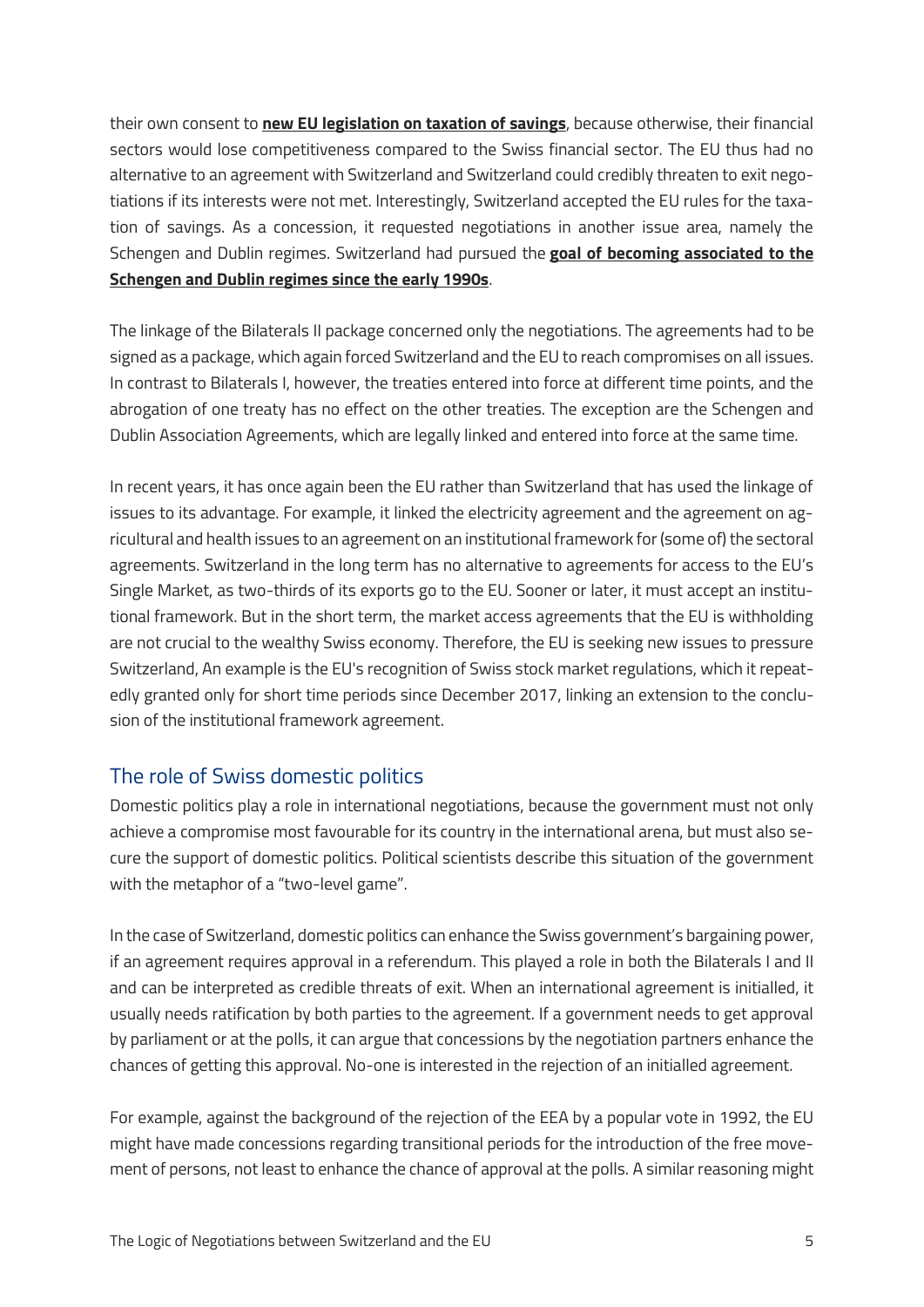have led to the recognition of the domestic decision-making process in the Schengen Association agreement, despite the obligation to dynamically incorporate new EU legislation.

The requirement of a popular referendum is an asset that not only enhances the bargaining power of Swiss negotiators in the international arena. It also requires domestic compromises in order to build a pro-agreement coalition that is sufficient to win a referendum. An example are the so-called "flanking measures": stronger labour market regulations that protect the domestic workforce against wage and social dumping. These measures brought the trade unions on board with the procoalition in the case of the free movement of persons principle. The draft institutional agreement explicitly mentions some of these anti-dumping measures, albeit in a softened version. This is one of the main critiques of the institutional agreement in Switzerland and one of the reasons why there might not be a domestic majority to support its ratification.

#### **Conclusions**

This analysis teaches us that long-lasting negotiations are normal in Swiss-EU relations. It shows that the diverging views, which made the negotiations on an institutional framework so cumbersome, also complicated negotiations in the past. The EU prefers agreements based on its own rules, while Switzerland sometimes has different policy traditions that are difficult to abandon. In addition, the EU prefers stronger supervision mechanisms, while Switzerland holds to its independence.

The negotiations are influenced by bargaining power and strategies, which is usual in international relations in general and European integration in particular. The analysis has described instances in which Switzerland had considerable bargaining power thanks to its sector-specific competitiveness or to the successful linkage of issues of its own interest to issues of interest to the EU. The fact that the EU did not have rapid success with its request for an institutional framework, although it linked the issue to new and already negotiated but not ratified market access agreements, shows that Switzerland can apparently afford the 'no agreement' alternative, at least in the short term. The irony of the current situation is that an institutional framework would provide a dispute settlement mechanism to solve conflicts between Switzerland and the EU without the resort to tit for tat strategies.

The EU and Switzerland have concluded many other agreements than those described in this analysis. One must assume that in general, the EU is successful in extending its own rules to Switzerland. Agreements relying on EU law are frequently amended (see EFTA-Studies analysis **[Function](https://www.efta-studies.org/swiss-eu-functioning-of-agreements)[ing of Swiss-EU Agreements: Hidden Dynamics and their Reasons](https://www.efta-studies.org/swiss-eu-functioning-of-agreements)**). Moreover, to some extent, the exceptions that the EU grants to Switzerland have counterparts in its internal policies. For example, the old member states were also granted transitional periods before they had to allow the free movement of persons from the new Central European member states. Also in the future, Swiss negotiators and the Swiss government will thus need good strategies and some luck in order to play their weak hand well.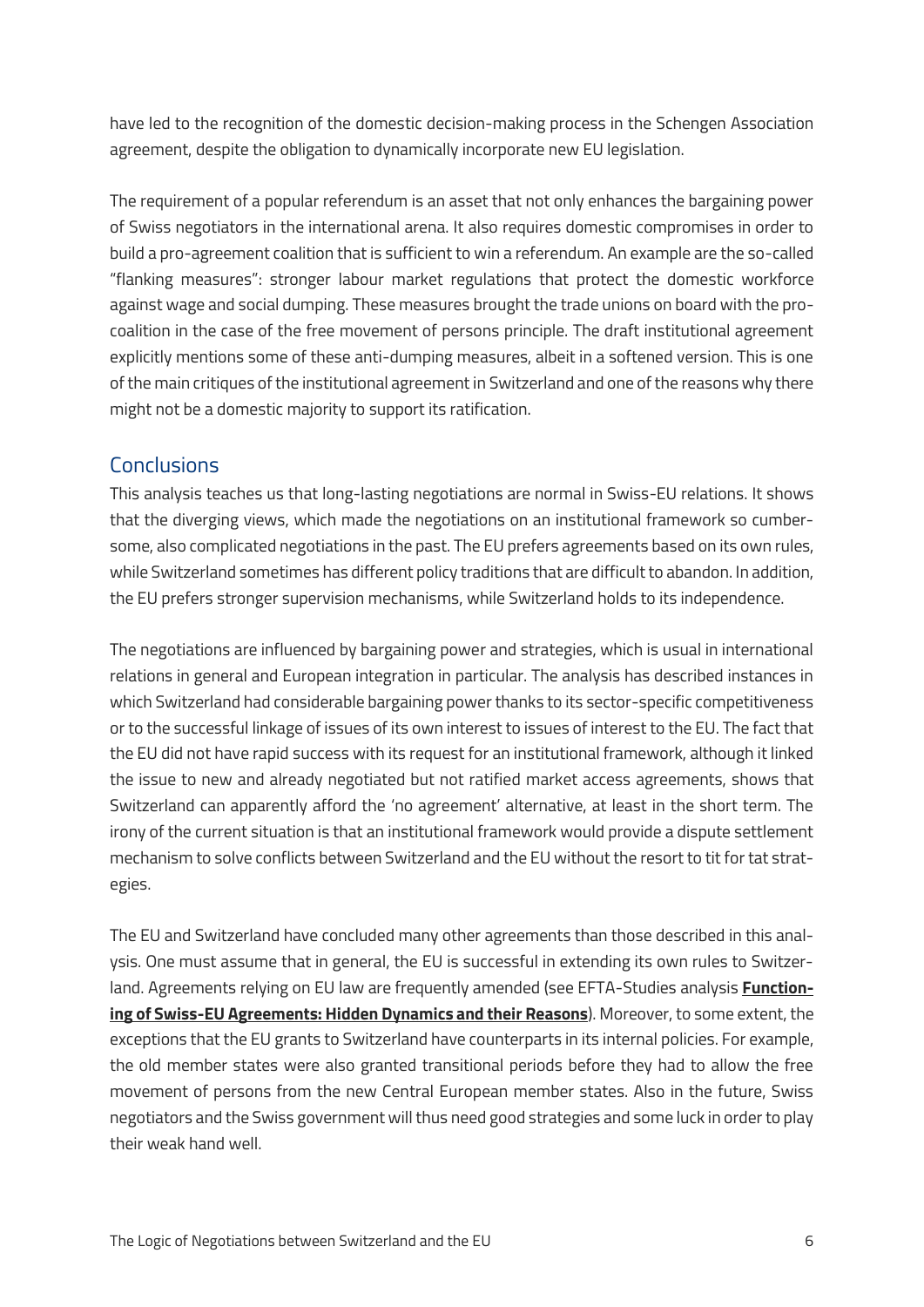\* Parts of this analysis, and especially the discussion of previous research in light of European integration theories, draw upon Chapter 4 of Sabine Jenni's book "Switzerland's differentiated European integration. The last Gallic village?" (see Sources and Further Reading).

#### To cite this article

Jenni, Sabine (2019): The Logic of Negotiations between Switzerland and the EU. Analysis. eftastudies.org.

#### Sources and Further Reading

Afonso, Alexandre, and Martino Maggetti. 2007. "Bilaterals II: reaching the limits of the Swiss third way?" In Switzerland and the European Union. A close, contradictory and misunderstood relationship, ed. C. H. Church. London and New York: Routledge.

Bundesrat. 1994. "Bericht über die Aussenpolitik der Schweiz in den 90er Jahren Anhang: Bericht zur Neutralität vom 29. November 1993." Bundesblatt 1994 I 153, URL: **[https://www.eda.ad](https://www.eda.admin.ch/dam/dea/de/documents/berichte_botschaften/ap-90_de.pdf)[min.ch/dam/dea/de/documents/berichte\\_botschaften/ap-90\\_de.pdf](https://www.eda.admin.ch/dam/dea/de/documents/berichte_botschaften/ap-90_de.pdf)**

Bundesrat. 1993. "Botschaft über das Folgeprogramm nach der Ablehnung des EWR-Abkommens." Bern: Bundesblatt 1993 805, URL: **[https://www.amtsdruckschriften.bar.admin.ch/viewOrig-](https://www.amtsdruckschriften.bar.admin.ch/viewOrigDoc.do?id=10052538)[Doc.do?id=10052538](https://www.amtsdruckschriften.bar.admin.ch/viewOrigDoc.do?id=10052538)**

Bundesrat. 1988. "Bericht über die Stellung der Schweiz im europäischen Integrationsprozess." Bern: Bundesblatt 1988 III 249, URL: **<https://www.amtsdruckschriften.bar.admin.ch/viewOrigDoc.do?id=10050830>**

Christin, Thomas, and Simon Hug. 2002. "Referendums and Citizen Support for European Integration." Comparative Political Studies (35): 586-617.

Church, Clive H., Christina Severin, and Bettina Hurni. 2007. "Sectors, structures and suspicions. Financial and other aspects of Swiss economic relations with the EU." In Switzerland and the European Union. A close, contradictory and misunderstood relationship, ed. C. H. Church. London and New York: Routledge.

Dupont, Cédric, and Pascal Sciarini. 2007. "Back to the future: the first round of bilateral negotiations with the EU." In Switzerland and the European Union. A close, contradictory and misunderstood relationship, ed. C. H. Church. London and New York: Routledge.

Freiburghaus, Dieter. 2004. "Heteronomer Nachvollzug? Oder wie sich die Autonomie verflüchtigt." Die Volkswirtschaft. Das Magazin für Wirtschaftspolitik (9):35.

Gemperli, Simon, and Niklaus Nuspliger. 2015. "Rahmenabkommen mit der EU. Burkhalters Strategie unter Druck." Neue Zürcher Zeitung, 23.10.2015.

Good, Paul-Lukas. 2010. Die Schengen-Assoziierung der Schweiz. Dissertation, Hochschule für Wirtschafts-, Rechts-, und Sozialwissenschaften (HSG), Universität St. Gallen, St. Gallen.

Jenni, Sabine. 2016. Switzerland's differentiated European integration. The last Gallic village? Basingstoke: Palgrave Macmillan.

Jenni, Sabine 2014. "Europeanization of Swiss Law-Making: Empirics and Rhetoric are Drifting Apart." Swiss Political Science Review 20(2): 208-15.